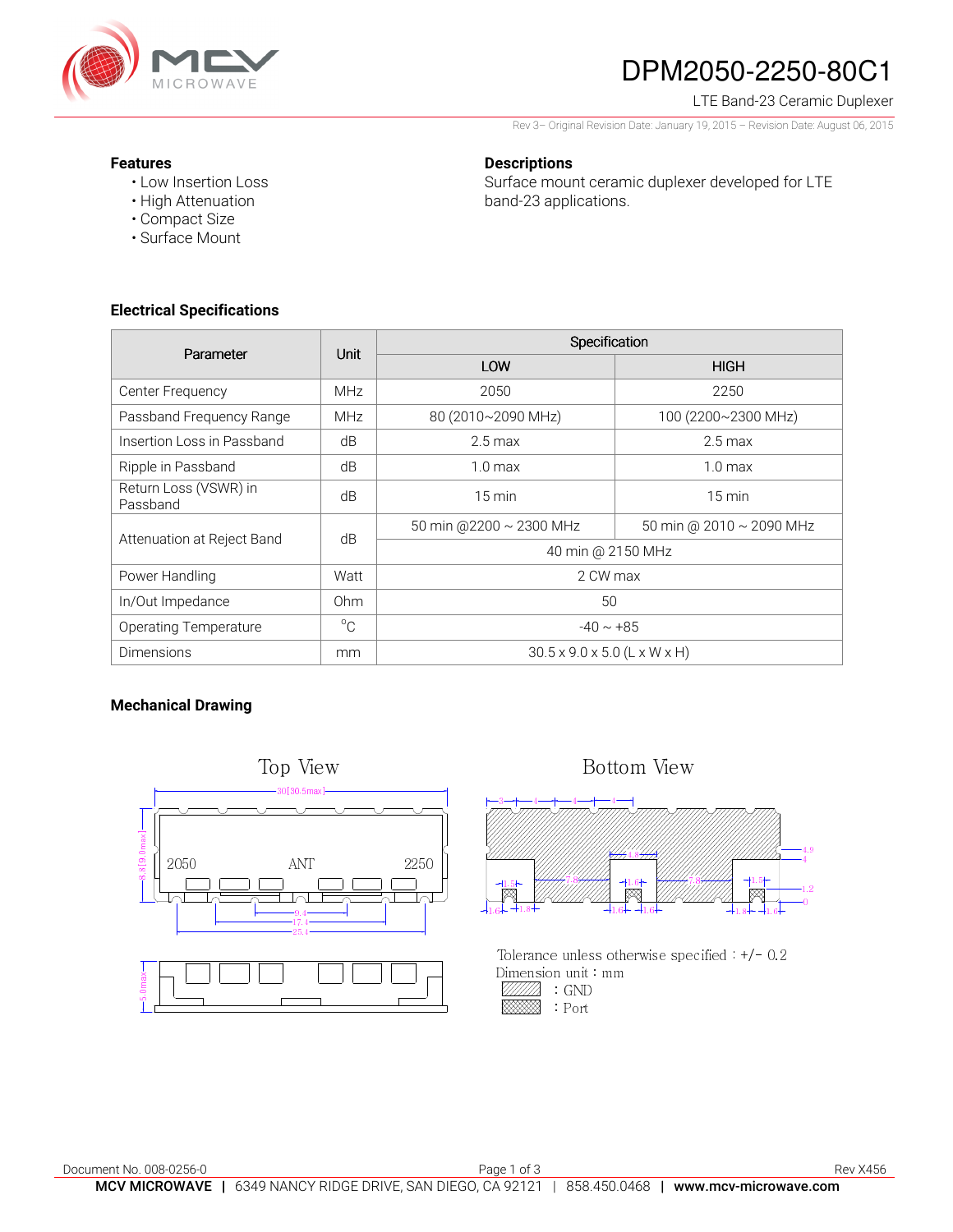

## DPM2050-2250-80C1

#### LTE Band-23 Ceramic Duplexer

Rev 3– Original Revision Date: January 19, 2015 – Revision Date: August 06, 2015

## **Recommended PCB Layout**



#### **Electrical Response**